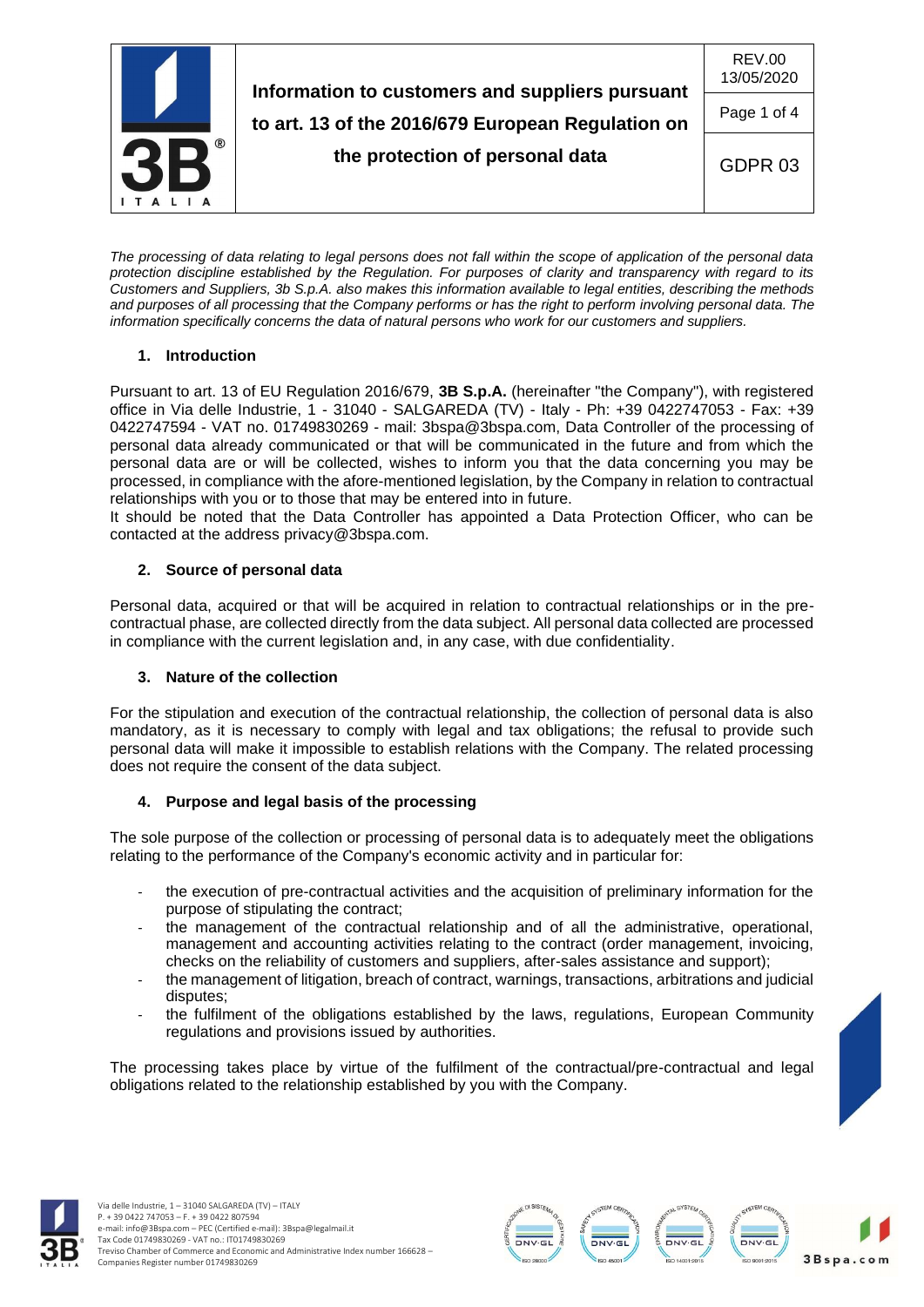

# **5. Nature of the provision and consequences of any refusal**

The provision of personal data to the Company is mandatory only for personal data for which there is a regulatory or contractual obligation to do so, or for the personal data necessary to acquire precontractual information activated at the request of the data subject. In the event of a refusal to provide such "mandatory" personal data, the contract may not be fully exercised. Any refusal to provide personal data for which there is no obligation to provide, but strictly functional to the execution of contractual relationships, will not in principle entail any consequences in relation to ongoing relationships, except for the possible impossibility of follow up on operations connected to such personal data or the impossibility of establishing new relationships. Any refusal to provide personal data referring to the performance of further activities, not strictly functional to the execution of contractual relationships, will only prevent the performing of such further activities without other consequences.

### **6. Processing methods**

The processing of personal data will be carried out in a lawful and correct manner and in any case in compliance with the afore-mentioned legislation, using tools suitable to guarantee their security and confidentiality and may also be carried out through IT tools designed to store, manage and transmit the data.

The processing will mainly be carried out by the internal organisation of the company under the direction and control of the designated company personnel and for the purposes indicated above, also by Group companies or by third parties, as identified in section 9 below.

The storage of personal data will take place in a form that allows the identification of the data subject for a period of time not exceeding that necessary for the purposes for which they are collected and processed.

### **7. Processing duration**

The personal data being processed will be kept for the time strictly necessary with regard to the contractual relationship, as well as, subsequently, for the fulfilment of all legal obligations relating to or deriving from the contract entered into by you with the Company.

### **8. Personal data recipients**

Without prejudice to communications made in fulfilment of a legal obligation, a regulation or European Community legislation and intra-group communications, the communication may involve the following subjects, even through simple consultation or the making available of personal data concerning you:

- a. public bodies, supervisory bodies, authorities or institutions;
- b. Companies belonging to the 3b S.p.A. Group, subsidiaries or associates of our Company, located in Italy or abroad;
- c. natural or legal persons who provide specific services: data processing, logistic and postal services, customer satisfaction surveys, legal, administrative, tax and/or accounting consultancy, the organisation of trade fairs and communication events;
- d. commercial intermediaries, banks and credit institutions, financial intermediation companies, natural or legal persons responsible for credit recovery, auditing and/or the certification of financial statements and quality systems, independent collaborators of the Company, agents and reporting agents, insurers and brokers;